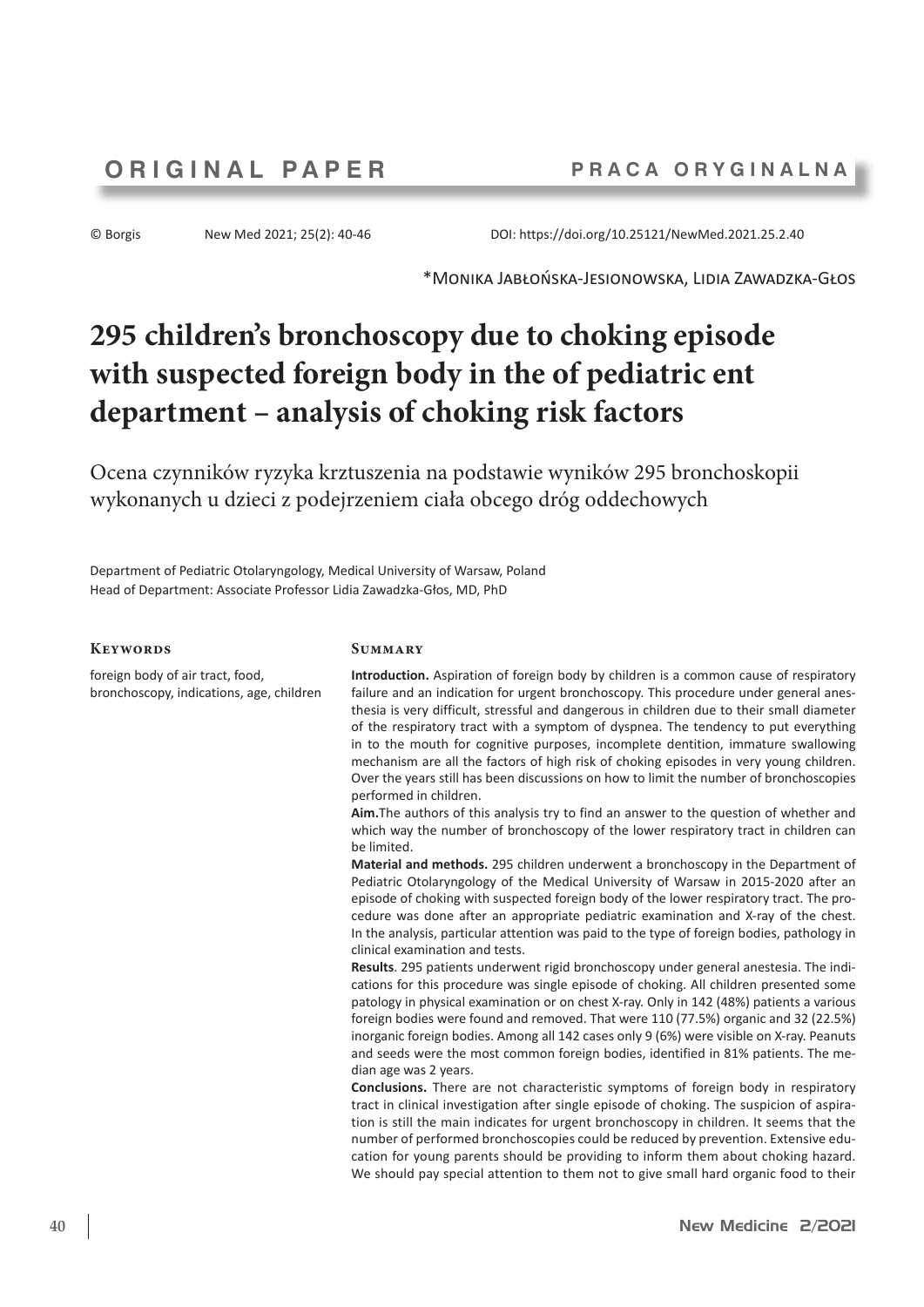children; especially nuts and grains. Parents' attention should also be paid to toys, which for toddlers must be free of small, moving parts. Also companies producing food and toys for children should be obliged to place information on the risk of chocking on their products.

#### **Słowa kluczowe**

ciało obce dróg oddechowych, pokarm, bronchoskopia, wskazania, wiek, dzieci

#### **Streszczenie**

**Wstęp.** Epizod zakrztuszenia ciałem obcym przez dzieci jest częstą przyczyną niewydolności oddechowej i wskazaniem do pilnej bronchoskopii. Zabieg ten jest bardzo trudny, stresujący i niebezpieczny u dzieci ze względu na małą średnicę dróg oddechowych oraz często towarzyszące objawy duszności. Skłonność do wkładania wszystkiego do ust w celach poznawczych, niepełne uzębienie, niedojrzały mechanizm połykania to czynniki ryzyka zadławienia u małych dzieci. Na przestrzeni lat wciąż toczą się dyskusje, jak ograniczyć liczbę wykonywanych bronchoskopii u dzieci.

**Cel pracy.** Autorzy niniejszej analizy starają się znaleźć odpowiedź na pytanie, czy i w jaki sposób można ograniczyć liczbę bronchoskopii dolnych dróg oddechowych u dzieci.

**Materiał i metody.** 295 dzieci poddano bronchoskopii w Klinice Otolaryngologii Dziecięcej Warszawskiego Uniwersytetu Medycznego w latach 2015-2020 po epizodzie zadławienia z podejrzeniem obecności ciała obcego dolnych dróg oddechowych. Zabieg wykonano po odpowiednim badaniu pediatrycznym i rtg klatki piersiowej. W analizie szczególną uwagę zwrócono na rodzaj ciał obcych oraz wyniki badań dodatkowych.

**Wyniki.** U 295 pacjentów wykonano sztywną bronchoskopię w znieczuleniu ogólnym. Wskazaniem do tego zabiegu był pojedynczy epizod zadławienia. U wszystkich dzieci stwierdzono patologię w badaniu pediatrycznym lub RTG klatki piersiowej. Tylko u 142 (48%) pacjentów znaleziono i usunięto ciało obce. Stwierdzono 110 (77,5%) organicznych i 32 (22,5%) nieorganiczne ciała obce. Spośród wszystkich 142 przypadków tylko 9 (6%) ciał obcych było widocznych na zdjęciu rentgenowskim. Najczęstszymi ciałami obcymi zidentyfikowanymi u 81% pacjentów były orzechy i nasiona. Najczęściej stwierdzono je u dzieci poniżej 3. roku życia. Mediana wieku tych dzieci wynosiła 2 lata. **Wnioski.** W badaniu klinicznym po epizodzie zadławienia nie stwierdza się charakterystycznych objawów obecności ciała obcego w drogach oddechowych. Podejrzenie aspiracji jest nadal głównym wskazaniem do pilnej bronchoskopii u dzieci. Wydaje się, że tylko odpowiednia profilaktyka może zmniejszyć liczbę wykonywanych bronchoskopii. Szeroko prowadzona edukacja młodych rodziców powinna informować ich o ryzyku dławienia się dzieci. Szczególną uwagę należy zwrócić na fakt, aby nie podawać dzieciom małych, twardych pokarmów pochodzenia organicznego, zwłaszcza orzechów i ziaren. Należy również zwrócić uwagę rodziców na zabawki dla maluchów, które muszą być pozbawione małych, ruchomych części. Firmy produkujące żywność i zabawki dla dzieci powinny być zobowiązane do umieszczania na swoich produktach informacji o ryzyku zadławienia się u dzieci w pewnym wieku.

## **Introduction**

Bronchoscopy of the lower respiratory tract is a diagnostic and therapeutic method that allows for an accurate assessment of the respiratory tract with the possibility of collecting material for histopathological, microbiological examination or removal of pathologies from the respiratory tract. The world's first bronchoscopy was performed in 1897 by the Viennese laryngologist Gustav Killian, who removed the bone from the bronchus. In the case of removing foreign bodies, it is a procedure performed under general anesthesia with the use of a rigid bronchoscopic tube with a diameter appropriate for the patient's age. The bronchoscope is inserted through the mouth and larynx into the trachea and bronchi. At each stage of the procedure, a patient with an existing pathology in the lower respiratory

tract may additionally develop respiratory disorders related to e.g. bronchospasm, bleeding or trauma to the airway wall, which will result in respiratory distress. That is why it is so important to carefully qualify the patient for bronchoscopy and avoid it in unnecessary situations. There have always been attempts to find the characteristic features of a foreign body retention in the lower respiratory tract, which are an absolute indication for bronchoscopy. Prophylaxis and procedures that can minimize the risk of choking with a foreign body are equally important.

# **Aim**

The authors of this analysis try to find an answer to the question of whether and which way the number of bronchoscopy of the lower respiratory tract in children can be limited.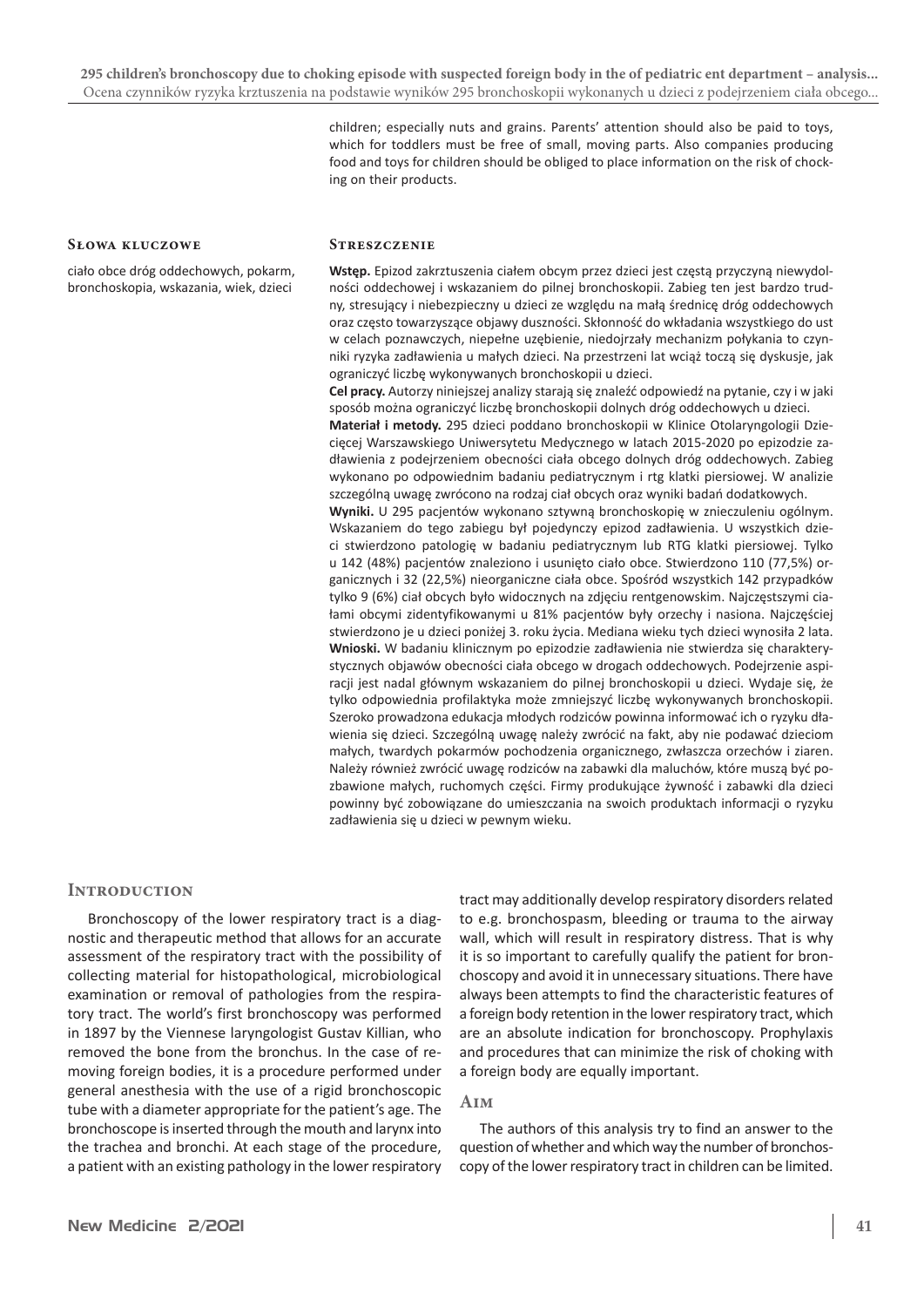#### **Material and methods**

The retrospective analysis involved 295 children who were hospitalized in the Department of Pediatric Otolaryngology of the Medical University of Warsaw in 2015-2020 after an episode of choking with suspected foreign body of the lower respiratory tract. All these children underwent a bronchoscopy of the lower respiratory tract under general anesthesia with a STORZ rigid bronchoscope of an appropriate diameter depending on the age. The procedure was done after a precise pediatric examination and X-ray of the chest. In the analysis, particular attention was paid to the type of foreign bodies that were removed from the children's lower respiratory tract and the abnormality found in the diagnostic tests.

#### **Results**

In the period of 6 years, 295 rigid bronchoscopies under general anesthesia were performed; in following years respectively: 2015 – 59; 2016 – 47; 2017 – 42; 2018 – 47; 2019 – 47; 2020 – 53. This were over 49 treatments each year, once a week on average. The analyzed group consisted of 295 children aged 6 months to 16 years; mean age 3 years, median 2 years. There were 159 boys and 136 girls among the children. All 295 (100%) children experienced an episode of choking. In 277 children, which is about 94% of cases, episode took place in the presence of another person and occurred during: eating, playing or physical activity of the child. Choking episodes occurred most often at homes or in the shops. There has been no case of choking in educational institutions such as a nursery, kindergarten. In older children, the episode happened as well at school. Usually it was an accidental choke that occurred when you deliberately held a piece of a writing instrument or a pushpin in your mouth. Older school-age children often hid the choking episode on a foreign body for fear of the consequences of this fact. Carefully collected medical history together with clinical symptoms allowed to determine the cause of the symptoms in this group of children. As part of the clinical investigation, all children had a pediatric examination with auscultation of the chest and an X-ray of the chest. Abnormalities in these tests or a history of choking was the reason for bronchoscopy. All 295 children underwent rigid bronchoscopy under general anesthesia, in which 142 patients (48%) had a foreign body in the airways, and no foreign body was found in 153 (52%) children. In 142 patients who had a foreign body removed, it was found: organic foreign bodies in 110 (77.5%) children and inorganic foreign bodies in 32 (22.5%). Among organic bodies, food fragments were found in 15 (13.5%) cases, nuts in 83 (75.5%) and other seeds, such as sunflower, pumpkin and corn in 12 (11%). The food rests were mainly pulp of groats, apples and cauliflower, which were sucked from the respiratory tract. In 2 cases, fragments of hard sausage were removed which was given to teething children to massage their sore gums. **Fig. 1.** Thumbtacks removed from bronchi

Among 32 inorganic foreign bodies, only 9 (28%) shading, i.e. visible on X-rays, were found: pin in 6 children, a small metal circle in 1, a small bulb also in 1 and part of ceramics in 1. In 23 children (72%) inorganic non-shading (not visible on X-ray) foreign bodies were found: plastic elements of toys removed in 9 children, plastic pen plugs in 11 and fragments of foil packaging in 3 children. Finally inorganic visible on X-ray foreign bodies accounted for only 6% of all foreign bodies removed. A detailed analysis of the age of patients who had a foreign body removed showed that in children under 1 year of age, food's fragment was the dominant foreign body in 12 out of 17 cases, the rest 5 was nuts and seeds. Between the ages of 2-3 years, organic foreign bodies dominated in 75 out of 89 cases, and the most common of these was the peanuts, occurred in 72 children, which accounts for 81% of all foreign bodies in this age range. Among inorganic foreign bodies in 2-3-year-old children, small fragments of toys and foil packaging were removed in 14 cases. Only in 2 cases it was a shading (visible on X-rays) foreign body (bulb and metal circle). Organic foreign bodies were found only in the group of children aged 4-5 in 4 cases and it was also a nut or a grain. In older children from the age of 5, no organic foreign bodies were found in the respiratory tract. No inorganic foreign bodies were found in 4-year-olds. In children from 5 to 16 years of age, 18 inorganic foreign bodies were found in the respiratory tract, including 11 plastic fragments of writing instruments, 1 fragment of ceramics and 6 metal pins or thumbtacks. The last visible on the X-ray as a linear brightening in the airways often turned out to be much larger due to the plastic ending as shown in the figure 1. Such thumbtacks found in 4 children were difficult to remove due to their size; the plastic part obstructs the bronchi and the metal one sticks and hurts to the wall of the airways. In this group of children, choking was usually a random aspiration of an element held in the mouth. In most cases, these patients reported a choking episode. In 1 patient aged 14, a fragment of a ceramic cup was

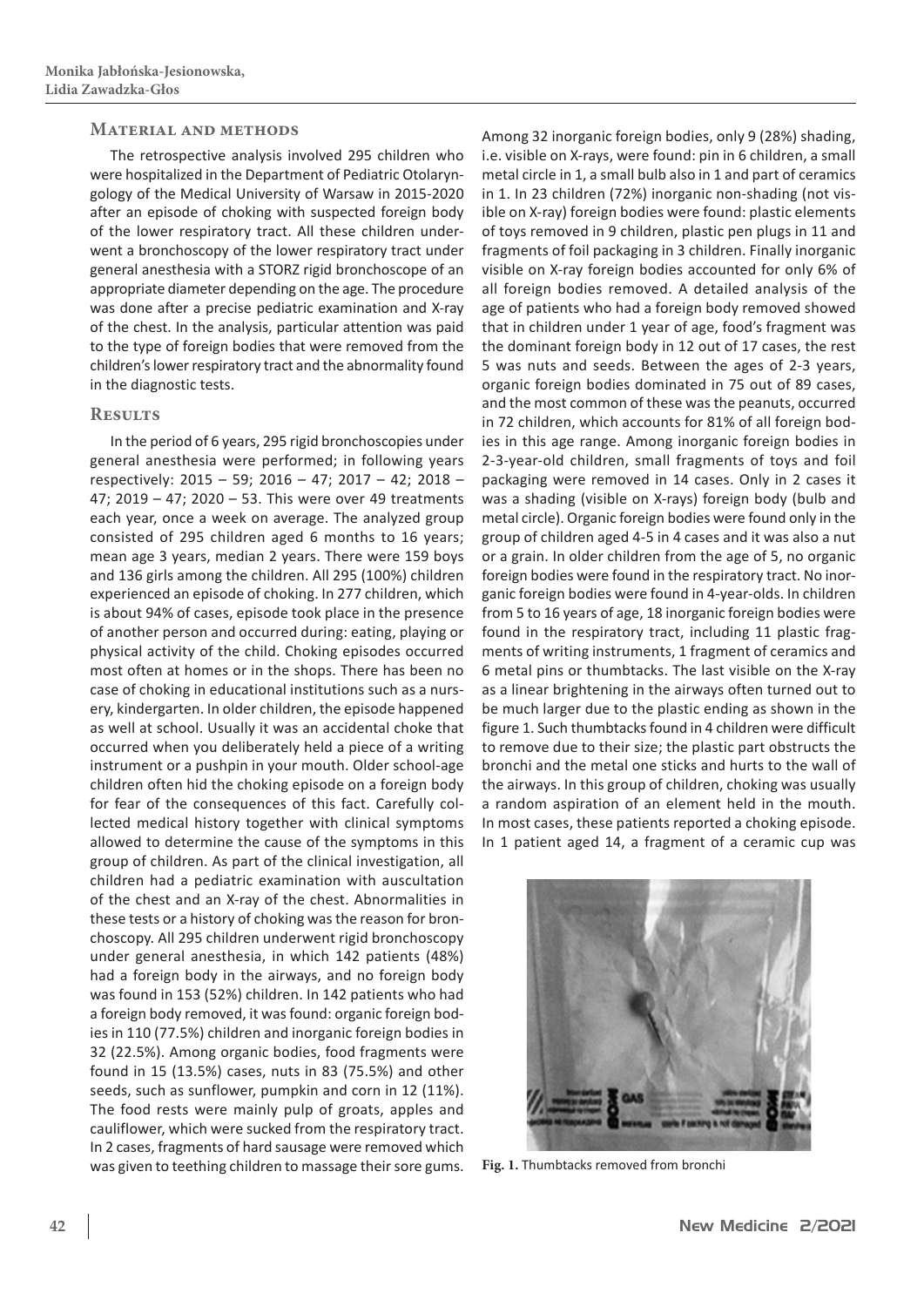found, which had been aspirated during an attempted selfmutilation. The foreign body was visualized on the X-ray. The patient presented with hemoptysis and dyspnea. The figures no 2 and 3 shows the graphical analysis of the types of foreign bodies in each age groups. The youngest patient, who underwent bronchoscopy and foreign body removal, was 6 months old and the oldest was 16 years old; in turn, the youngest patient who did not have a foreign body was also 6 months old, but the oldest was 7 years old.

In 153 children with a choking episode, in whom no foreign body during bronchoscopy, but: mucopurulent discharge 54 (35%), mucosa congestion with ecchymosis 38 (25%), granulation tissue in 2 (1.5%) children; and in 59 (38.5%) cases no pathology was found. When analyzing results of a pediatric examination after an episode of choking, there were no children without auscultatory changes. In the group 142 of children who had a foreign body removed wheezing was found in 82 (59%) children, respiratory noise



**Fig. 2.** Analysis of the type of foreign body (FB) according to the age



**Fig. 3.** Type of organic foreign bodies according to the group of age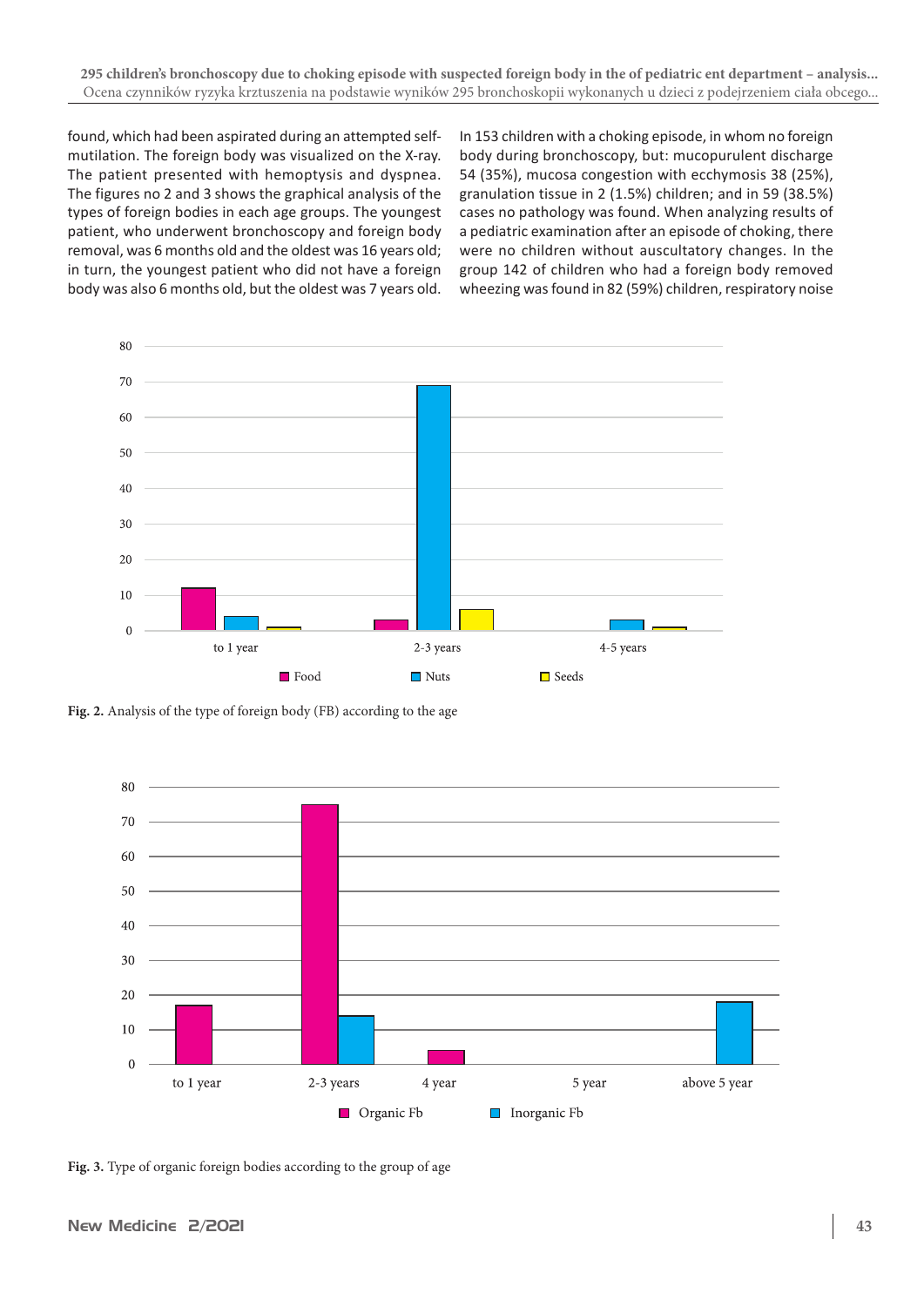asymmetry in 67 (47%), whirring in 27 (19%) and tachypnea in 14 (10%). The same changes occurred in 153 children, who had no foreign body found in the airways with the following frequency: in 44 (29%) wheezing, in 53 (35%) respiratory asymetry, whirring in 43 (28%), and tachypnea in 25 (16%) children. After taking an X-ray of the chest in children with a foreign body in the respiratory tract, it was found: shading foreign body in 9 children (6%), atelectasis in 23 (16%), mediastinal displacement in 10 (7%) and features of an air-trapping in 36 (26%) children, in 64 (45%) of cases the X-ray was unchanged. Similarly, chest X-ray in children with no foreign body detected showed features of an air-trapping in 85% (130 children) and no changes in the remaining 15% of cases (23 children).

# **Discussion**

Another analysis of patients suspected of having a foreign body in the airways classified for bronchoscopy under general anesthesia shows that both: the history indicating the episode of aspiration and additional tests do not give the correct answer, which is a sign of the presence of foreign bodies in the respiratory tract and the indication for urgent bronchoscopy. All 295 children experienced an episode of choking. A foreign body in the respiratory tract was found in 142 children (48%). A cough with expectoration of secretions that occurred, for example, during a meal time, was interpreted as an episode of choking. In some of the children there was a thick mucopurulent discharge which was the features of the infection. Out of 142 removed foreign bodies only 9 (6%) were visible on the X-ray, which is the absolute sign of a foreign body. Thus the result of radiological diagnosis can't be the only indication for bronchoscopy lower airways. Changes on chest X-ray in the nature of mediastinal displacement, atelectasis, emphysema or air-trapping occurred even more often in children with infection, where the pathology of the airway resulted from obstruction with secretions or edema. It is undeniable that organic foreign bodies, including peanuts and seeds, are dominant in the group of children under 3 years of age (1-7). While the choking is accidental, the administration of this type of food for children is the aware action of the caregivers. The healthy content of nutrients and minerals in grains and nuts are obvious, but this kind of food in the mouth of a young child with incomplete dentition might be very dangerous, as our analysis shows. The diameter of peanuts or other seeds is comparable to the diameter of a child's lower respiratory tract, which ranges from 5 mm in a newborn to 6.5 mm at around 3 years of age and can completely obstruct the airways. The compact and hard consistency of grains and nuts is also dangerous, and the fact that they do not dissolve quickly under the influence of food enzymes. It needs to be remembered, that nut's allergy, which may not yet be diagnosed in young child, may cause swelling of the respiratory mucosa, which aggravates the symptoms of dyspnea. After analyzing the cases of

295 children who underwent bronchoscopy after an single episode of choking, it seems that the procedure could be avoided by appropriate management in about 31% of cases. These are children, who were given seeds, nuts (77 children) or small pieces of toys (14 children) up to 3 years of age. It is difficult to deprive children of toys, although you can be careful when choosing their size. It is noteworthy that among our patients no any episode of choking occurred in educational facilities such as nursery or kindergarten. The above analysis also shows that nuts and seeds should not be given to children under 3 years of age. Small, hard pieces of food in children with incomplete teeth and a lack of coordinated chewing movements are a dangerous part of eating. The hard nut can be replaced with e.g. peanut butter. Such an educational tip should be among the many others a young parent receives. It seems that the number of performed bronchoscopies could be reduced by prevention. The information about choking hazard needs to be delivered to the caregivers. The special attention is needed to not give small hard organic food to their children, especially nuts and grains. Parents' attention should also be paid to toys, which for toddlers must be free of small, moving parts. We conduct numerous clinical analysis and have a large quantity of information on foreign body aspiration in children; what is the most common choking behavior in children and at what age (3, 8-11). This information should be communicated to parents and primary care physicians. This would be aimed at increasing caregivers' attention to appropriate conduct and create of safe environment for children. As the studies of other authors show the viewer on this subject in young people is insufficient and the introduction of appropriate education increases their awareness (12-21). We should also be alert to food companies that they put information on their products about the choking risk of a young child (3, 7, 8). Relevant guidelines must also include instructions on toys sold to children. Also companies producing food and toys for children should be obliged to place information on the risk of chocking on their products (7). In the group of older children, as in adults, there will always be random aspirations of a foreign body. The fact of reporting such an episode allows to avoid unnecessary conservative treatment and delaying bronchoscopy, and to avoid longterm complications resulting from the long-term presence of a foreign body with the development of inflammatory changes, during which the procedure is associated with an increased risk of respiratory failure.

# **Conclusions**

In the case of foreign bodies of the respiratory tract, no characteristic symptoms were found in the clinical examination and diagnostic tests that confirm or exclude a foreign body, what allowed to avoid a difficult and often dangerous procedure such as bronchoscopy. Even a single choking episode is not always associated with foreign body aspiration. In order to avoid unnecessary bronchoscopy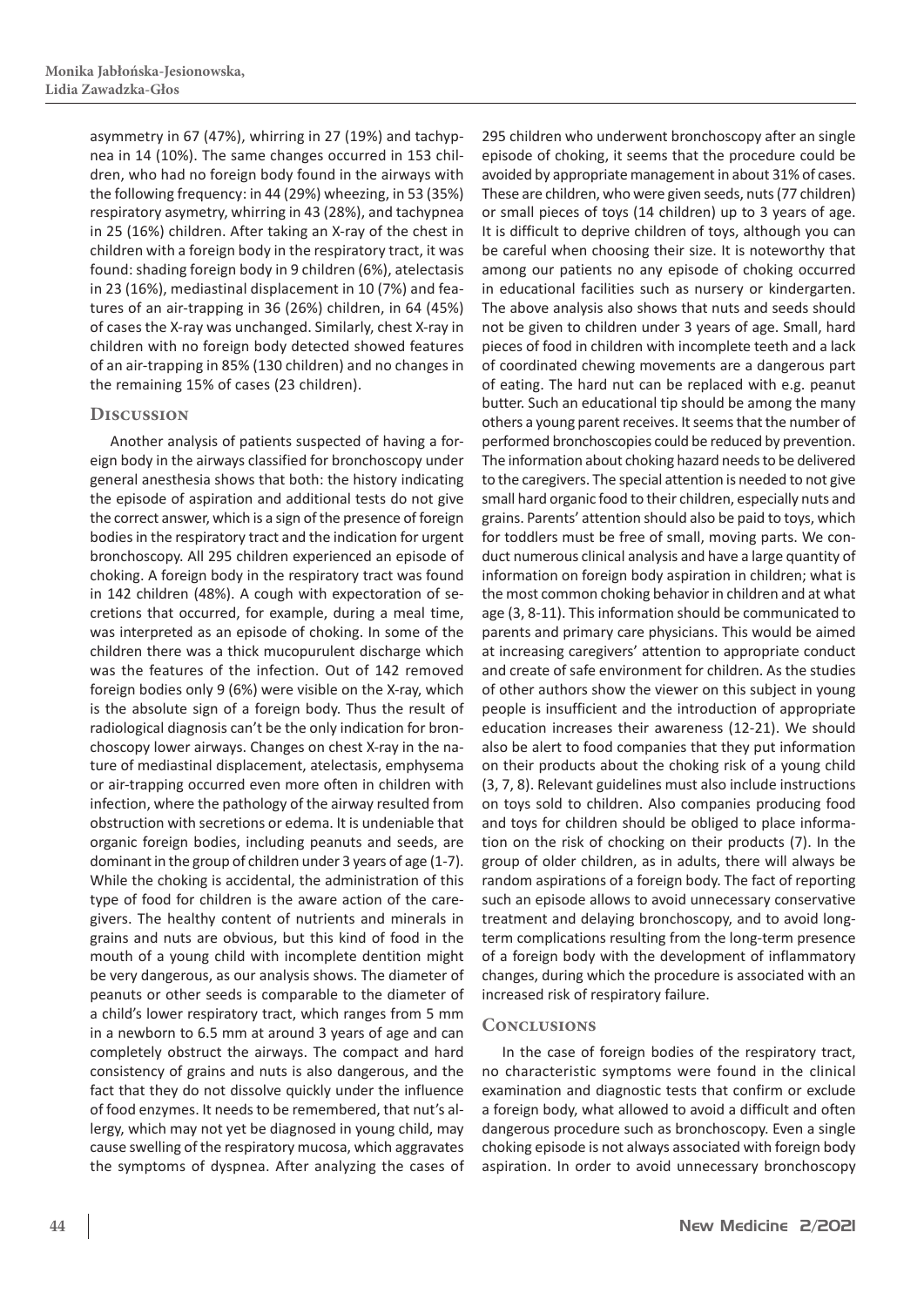in an urgent procedure, appropriate behaviors minimize choking hazard should take place (2). Peanut is the most common foreign body in the group of children from 2-3 years of age, which accounts for 81% of all foreign bodies at this age and as much as 96% of organic foreign bodies in this age group (2, 4, 5). Caregivers educational campaign from early childhood should contain information on the need to avoid whole nuts and seeds in the diet of children under 3 years of age. Following the example of educational and care facilities, it is necessary to select safe toys without small, moving fragments, appropriate to the child's age and to control the course of play (3).

#### **Conflict of interest Konflikt interesów**

#### None Brak konfliktu interesów

#### **Correspondence Adres do korespondencji**

\*Monika Jabłońska-Jesionowska Klinika Otolaryngologii Dziecięcej Warszawski Uniwersytet Medyczny ul. Żwirki i Wigury 63A 02-091 Warszawa tel.: +48 (22) 317-97-21 laryngologia.dsk@uckwum.pl

#### **References/Piśmiennictwo**

- 1. Mahmud A, Mohammed Y, Akeem A, Aluko A: Knowledge of foreign-body aspiration in children among caregivers in Kano Nigeria. African Journal of Trauma 2017; 6(2): 42-46.
- 2. Iversen RH, Klug TE: Need for more clear parental recommendations regarding foreign body aspiration in children. Dan Med J Sep 2012; 59(9): A 4498.
- 3. Foltran F, Ballali S, Rodriguez H et al.: Inhaled foreign bodies in children: a global perspective on their epidemiological, clinical, and preventive aspects. Pediatr Pulmonol 2013; 48 (4): 344-351.
- 4. Pan H, Lu Y, Shi L et al.: Similarities and differences in aspirated tracheobronchial foreign bodies in patients under the age of 3 years. Int J Ped Otorhinolaryngol 2012; 76(6): 911-914.
- 5. Cohen S, Goldberg S, Springer C et al.: Foreign body aspiration in children. Harefuah 2015; 154(3): 175-177, 211.
- 6. Chand R, Shaikh M, Khan Y et al.: Frequency of Various Foreign Bodies Retrieved from the Airway During Bronchoscopy in Children: A Pediatric Tertiary Care Center Experience. Cureus 2020; 12(7): e9348.
- 7. Sidell DR, Kim IA, Coker TR et al.: Food choking hazards in children. Int J Pediatr Otorhinolaryngol 2013; 77(12): 1940-1946.
- 8. Hochdorn A, Oliveira A, Lorenzoni G et al.: Monitoring Public Perception of Health Risks in Brazil and Italy: Cross-Cultural Research on the Risk Perception of Choking in Children. Children (Basel) 2021; 8(7): 541.
- 9. Lorenzoni G, Azzolina D, Baldas S et al.: Increasing awareness of food-choking and nutrition in children through education of caregivers: the CHOP community intervention trial study protocol. Observational Study BMC Public Health 2019; 19(1): 1156.
- 10. Lorenzoni G, Lanera C, AzzolinaD et al.: Assessing school-based intervention strategies to foster the prevention of choking injuries in children: The results of the CHOP (CHOking Prevention) trial Health Soc Care Community 2021.
- 11. Cutrone C, Pedruzzi B, Tava G et al.: The complimentary role of diagnostic and therapeutic endoscopy in foreign body aspiration in children. Int J Ped Otorhinolaryngol 2011; 75(12): 1481-1485.
- 12. Higuchi O, Adachi Y, Adachi YS et al.: Mothers' knowledge about foreign body aspiration in young children. International Journal of Ped Otorhinolaryngology 2013; 77(1): 41-44.
- 13. Sahin A, Meteroglu F, Eren S, Celik Y: Inhalation of foreign bodies in children: experience of 22 years. J Trauma Acute Care Surg 2013; 74(2): 658-663.
- 14. Nichols BG, Visotcky A, Aberger M et al.: Pediatric exposure to choking hazards is associated with parental knowledge of choking hazards. Int J Pediatr Otorhinolaryngol 2012; 76: 169-173.
- 15. Slapak I, Passali FM, Gulati A, Group SSW: Non food foreign body injuries. Int J Ped Otorhinolaryngol 2012; 76: 26-32.
- 16. Sih T, Bunnag C, Ballali S et al.: Nuts and seed: a natural yet dangerous foreign body. Int J Ped Otorhinolaryngol 2012; 76 Suppl. 1: 49-52.
- 17. Gregori D, Salerni L, Scarinzi C et al.: Foreign bodies in the upper airways causing complications and requiring hospitalization in children aged 0-14 years: results from the ESFBI study. ESFBI Study Group. Eur Arch Otorhinolaryngol 2008; 265(8): 971-978.